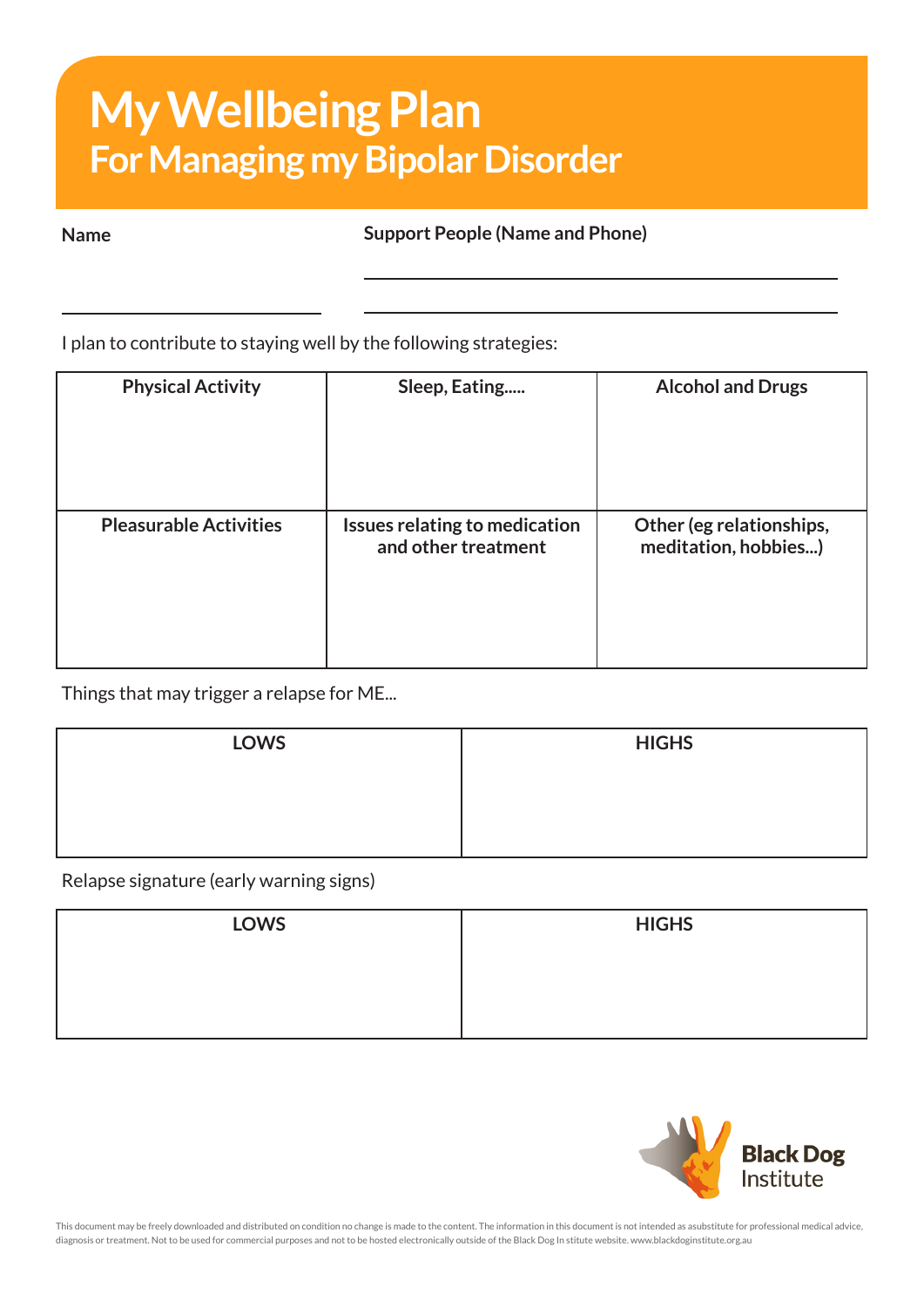# **My Wellbeing Plan For Managing my Bipolar Disorder**

## If I develop any of these signs I will...

| <b>LOWS</b> | <b>HIGHS</b> |
|-------------|--------------|
| Do:         | Do:          |
| Avoid:      | Avoid:       |

### **If my support people observe these signs they may:**

## **Current Medications:**

## **Medication Contingency Plan:**

## **Medical Team:**

|                     | <b>Name</b> | Contact Number |
|---------------------|-------------|----------------|
| GP                  |             |                |
| <b>Psychiatrist</b> |             |                |
| <b>Psychologist</b> |             |                |

#### **Emergency Numbers:**

| Name     | Number   |
|----------|----------|
| Lifeline | 13 11 14 |
|          |          |
|          |          |